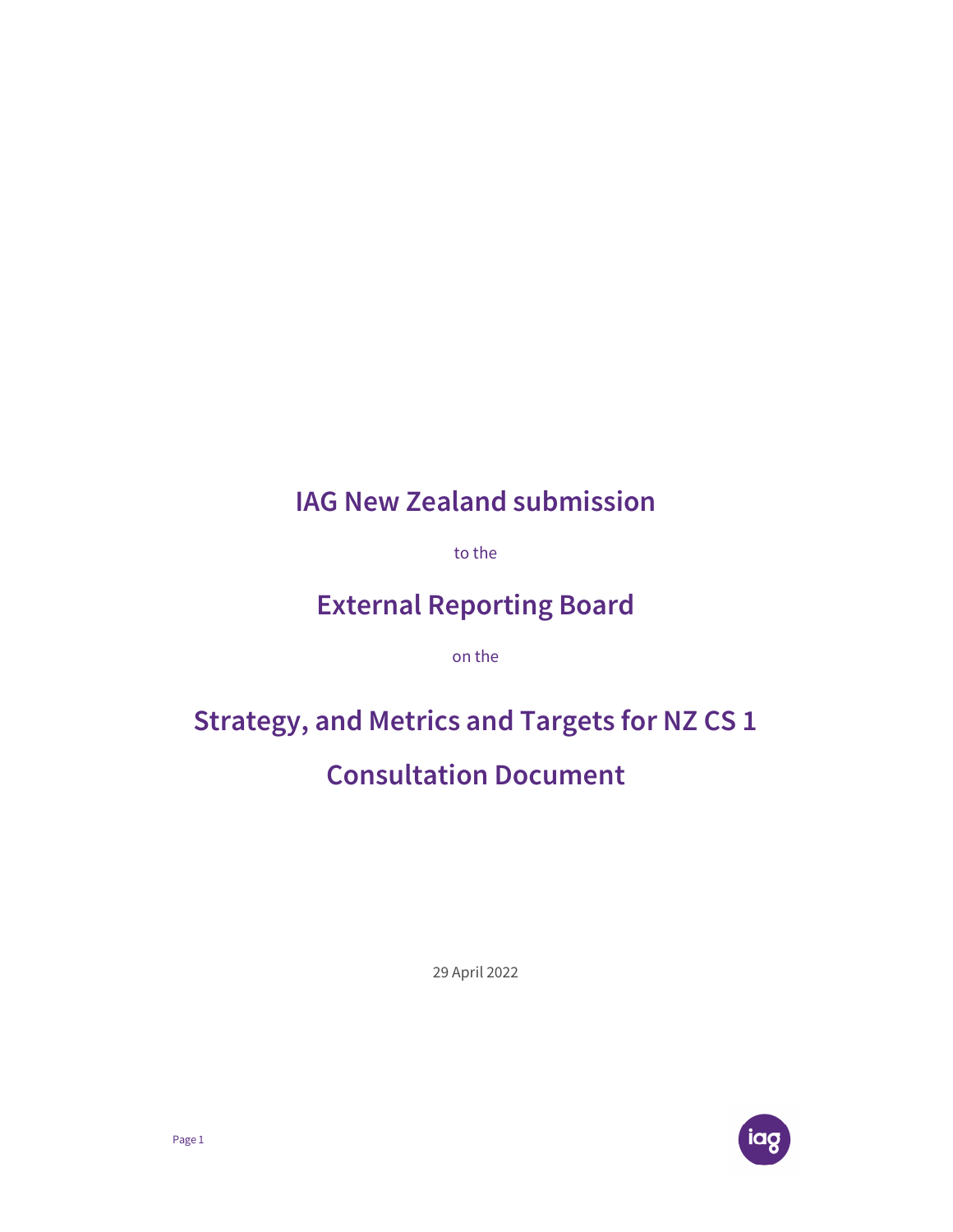## 1. Introduction

- 1.1 This submission is a response by IAG New Zealand Ltd (IAG, we) to the External Reporting Board (XRB), on the Aotearoa New Zealand Climate Standard 1: Climaterelated Disclosures (NZ CS 1) Strategy, Metrics & Targets Consultation Document.
- 1.2 IAG is New Zealand's leading general insurer. We insure more than 1.8 million New Zealanders and protect over \$650 billion of commercial and domestic assets across New Zealand. We receive more than 650,000 claims a year and pay \$1.599 billion in settling them.
- 1.3 IAG has been active in responding to climate change, both from a mitigation and adaptation perspective, for many years. We are founding members of the Climate Leaders Coalition and a member of the Sustainable Business Council. We have been carbon neutral since 2012 and have a target to halve emissions by 2030 and to be net zero by 2050. IAG New Zealand is a wholly owned subsidiary of the ASXlisted Insurance Australia Group Ltd, which commenced disclosure aligned with the recommendations of the Task Force on Climate-related Financial Disclosures (TCFD) in 2019.
- 1.4 In this submission we have provided our general response to the consultation document and some specific recommendations relevant to our business.
- 1.5 IAG's contacts for matters relating to this submission are:

Bryce Davies, Executive Manager Corporate Relations T: 09 969 6901 E: Bryce.Davies@iag.co.nz

Jess Rodger, Sustainability Manager T: 09 969 6975 E: Jess.Rodger@iag.co.nz

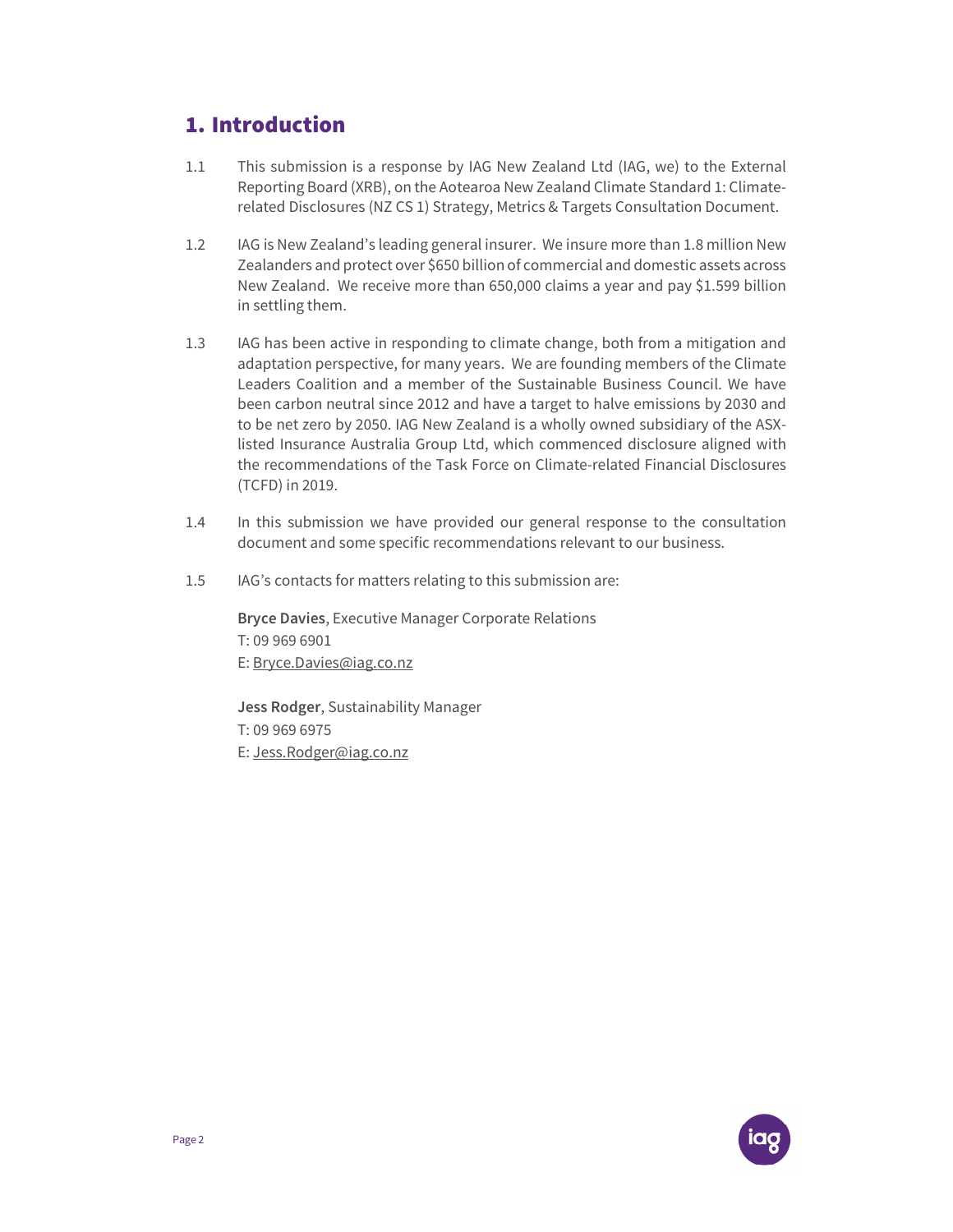### 2. General comments

- 2.1 IAG welcomes the release of the consultation document. We have actively supported the introduction of mandatory climate-related disclosures in New Zealand and support at a high level the proposed Strategy and Metrics & Targets requirements outlined in the consultation document for Aotearoa New Zealand Climate Standard 1: Climate-related Disclosures (NZ CS 1).
- 2.2 As an insurer, we are already seeing the financial impacts of climate change, with recent loss events including the two flooding events in Westport, and more recently Tairāwhiti and Auckland/Northland. Our parent company in Australia has seen impacts through bushfires and severe weather events over recent years, especially this year's storms and flooding. Climate change is, for us, a risk that cannot and should not be ignored, and it is no longer a future risk – it is here now.
- 2.3 IAG has contributed to, and broadly supports, the Insurance Council of New Zealand's submission in relation to this consultation. The purpose of this IAGspecific submission is simply to emphasise and elaborate on some key areas of interest to us as an entity.
- 2.4 IAG supports the intent and the content of the proposed disclosures. They will provide the necessary impetus for companies to embed climate change considerations into the core of their businesses, and for the end users to get a clear understanding of how they are managing their climate risks.
- 2.5 With that ultimate purpose in mind clarity of understanding for end users we do have concerns about aspects of the disclosures, as currently framed. These are broadly around the definition of 'actual' impacts, adoption provisions for value chain emissions, materiality, and guidance. In our view there is a risk that moving ahead of capability or established methodology, or allowing for large degrees of uncertainty, will result in a more conservative, risk averse disclosure response. This would undermine the overall objective of the disclosure regime. We elaborate on our specific concerns around this below.

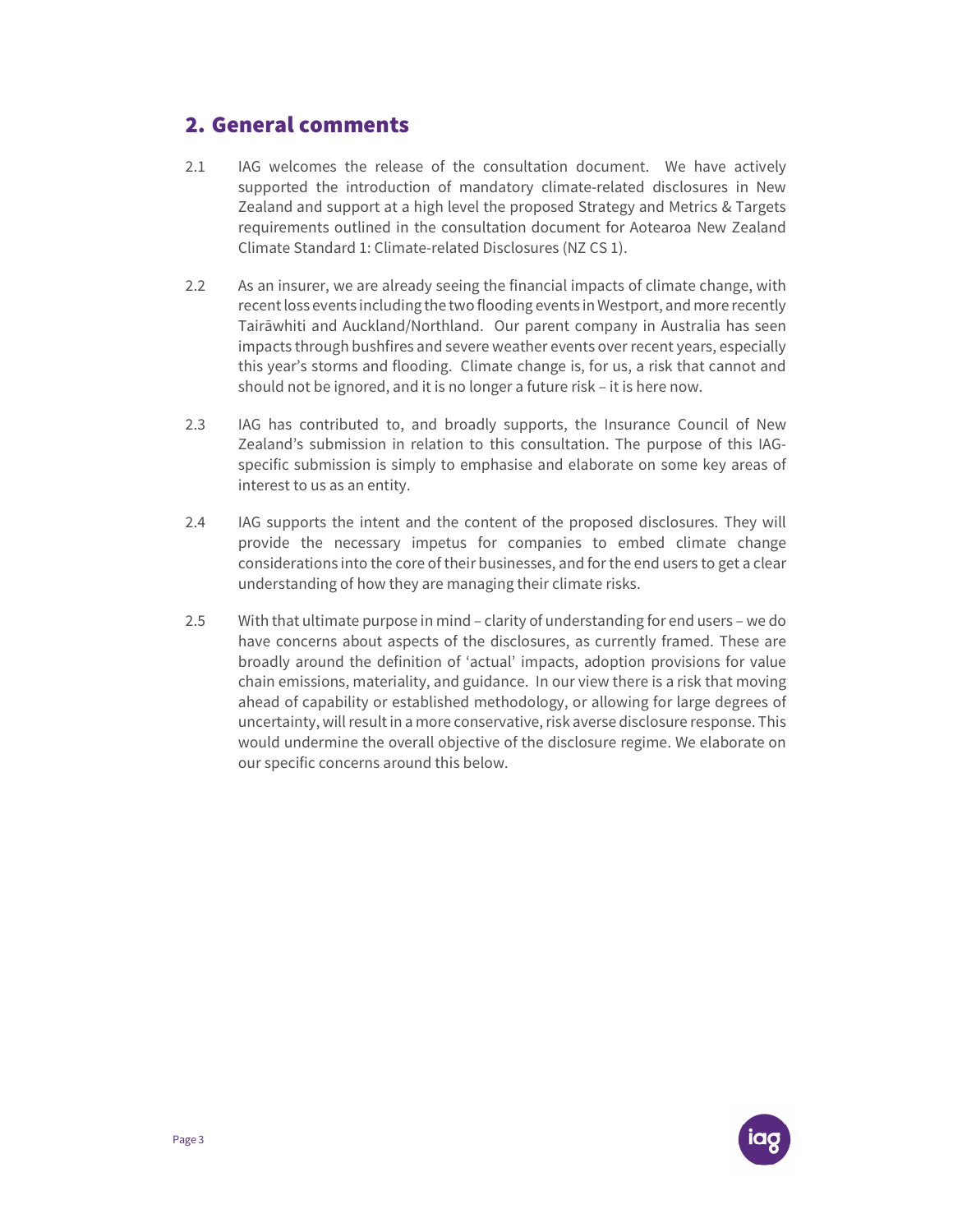## 3. Specific comments

### Strategy

3.1 While the disclosure regime rests on the fundamental importance of the disclosure of the financial impacts of climate risks, and we support this, we suggest further clarity is needed to ensure more certainty and more consistency of information between climate reporting entities (CREs).

#### Definition of 'Actual Financial Impacts'

- 3.2 In terms of 'actual financial impacts', we request a more concrete definition than what is provided. This is particularly important in the context of general insurers, who by our very nature deal with the actual impacts of climate-related events daily. Our job is managing risk, and a key aspect for many lines of insurance is weatherrelated risk. But in terms of the 'actual' impacts of climate-related events on our business, more clarity is needed to ensure we can provide information that is both accessible, and of use, to end users.
- 3.3 Specifically, the XRB needs to be clear about whether disclosures should include all 'climate-related' financial impacts that have already occurred (ie, all weather events), or just those that can be attributed to climate change itself. If the latter, this is quite challenging to calculate. Scientists have done research on some recent flooding events in Westport and Canterbury, and have calculated a 10% climate change attribution, but such analysis is not available for all loss events relating to weather that we have suffered in the past financial year. There would also need to be clarity on what level of calculated attribution would be necessary for a specific weather event to be disclosed, and what the criteria for attribution is. Our recommendation is that the first option is chosen – disclosure of all 'climaterelated' financial impacts, so all impacts as a result of weather events.
- 3.4 Finally, it is also assumed that the definition of 'actual' only relates to impacts in the last financial year. Confirmation of this, and the questions raised above, in the requirements themselves, and not just the guidance, would be preferable.

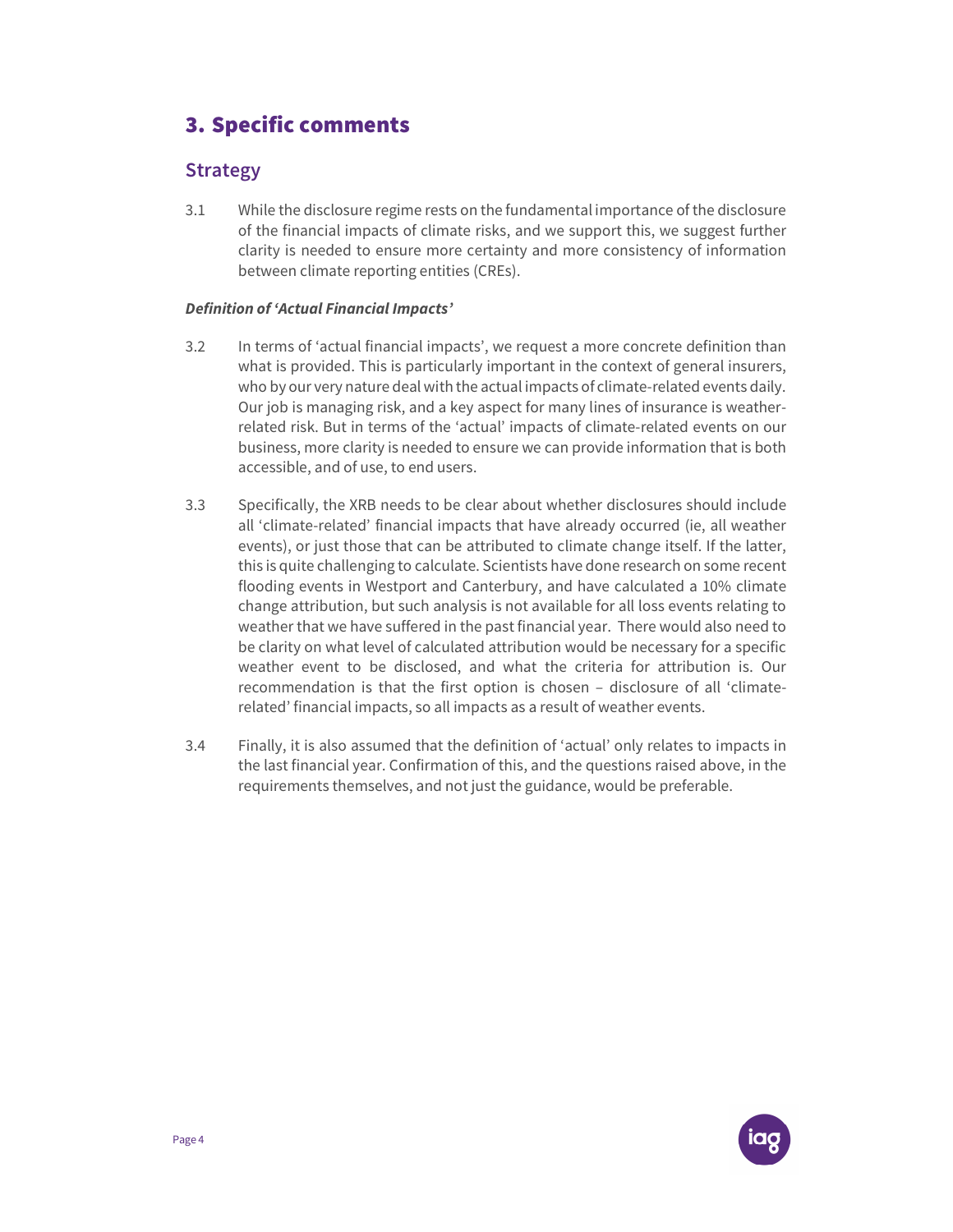#### Definition of 'Potential Financial Impacts'

- 3.5 In terms of 'potential financial impacts', guidance is needed on how we deal with the uncertainty that exists in regard to how we articulate these impacts. We note that ICNZ has proposed a more graduated adoption provision in relation to this. IAG's view is that better clarity and guidance would allow us to meet the existing timeframes proposed, without the need for a more graduated option. Given that financial disclosures are at the heart of this regime, everything possible should be done to ensure clarity and consistency and therefore enable timely and useful disclosures.
- 3.6 There are two key aspects to the clarity that is needed here. One relates to materiality and how we determine what impacts are considered material – and we provide more on this under the 'Materiality' section below. The second relates to clearer guidance around the level of detail required when disclosing potential financial impacts. Without best practice to refer to in this space, there will be a real risk of inconsistent, and potentially inaccurate, disclosures, especially if CREs err on the side of caution.
- 3.7 Another aspect requiring clarification around 'potential financial impacts' is how CREs should deal with the fact that there could be potential impacts that will not be realised due to business decisions CREs' can make. This comes back to the specific nature of general insurers, and the fact that we are in the business of pricing the impacts of climate. This makes us unique among the other CREs. If an insurer does not regularly reflect the changing impacts of the climate, it won't have a business. As such, we will always consider 'potential financial impacts' through a lens of those impacts which we can, and can't, mitigate through pricing and other risk mechanisms.
- 3.8 Clarity from the XRB is necessary as to whether they expect CRE's to disclose the potential impacts either a) after these mitigation steps have been taken or b) assuming no mitigation steps were taken. We would suggest the second option is of limited use to end users, as businesses won't just allow these impacts to happen and so pretending they would for the purposes of disclosures would give a misleading picture. Another solution here could be insurer-specific guidance from the XRB on how we deal with both actual and potential financial impacts, which takes into account our unique situation.

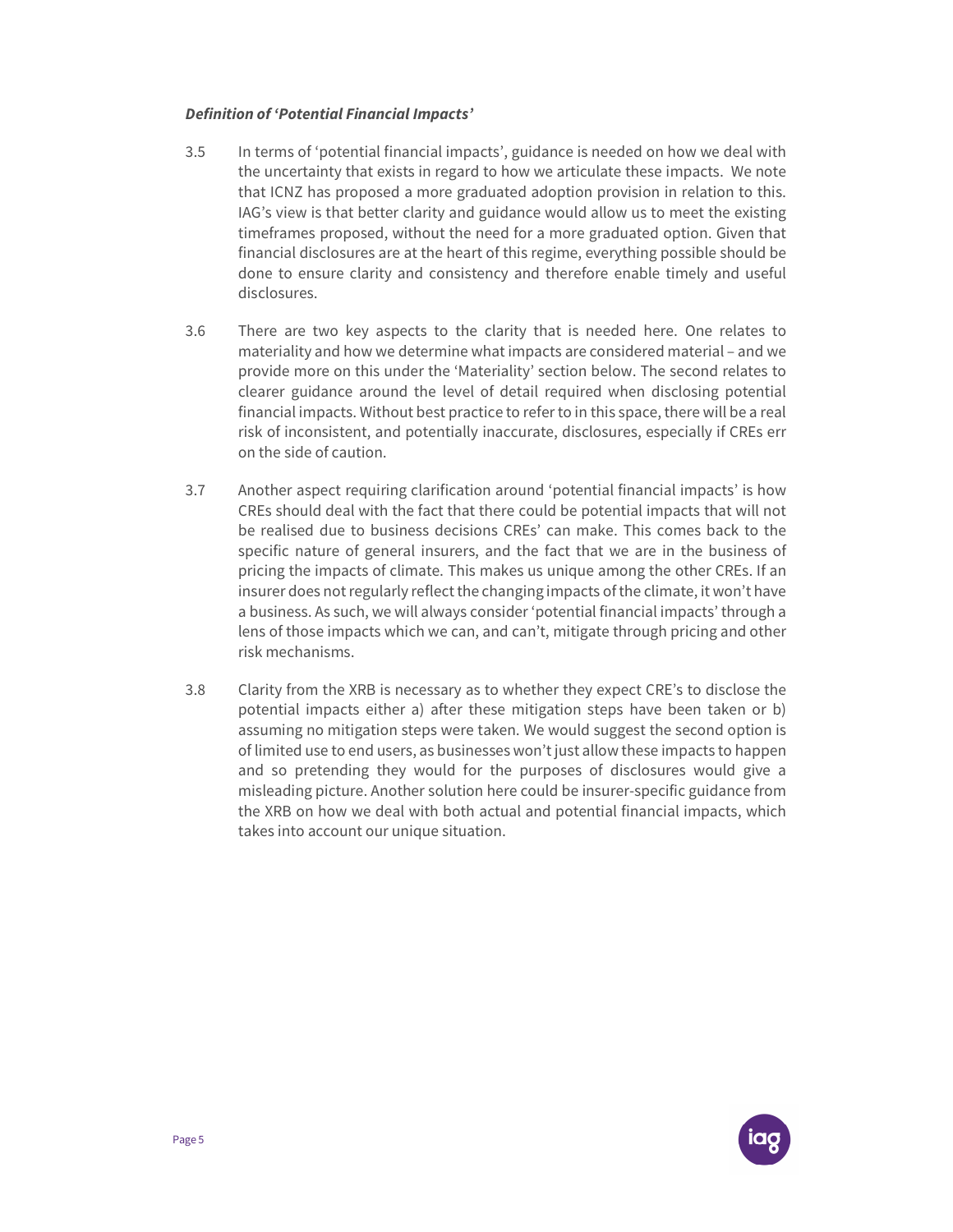#### Transition and Adaptation Plans

- 3.9 The only other specific comment we have on the Strategy section, other than those already covered in the ICNZ submission, relates to adaptation and transition plans. We note that the XRB is proposing that disclosure and transition plans be required in Year 2, but adaptation plans not be disclosed until Year 3. We disagree with this approach and suggest the timing be aligned for both plans, requiring both to be disclosed in Year 2.
- 3.10 As an insurer, IAG has been advocating the importance of adaptation for many years now, recognising that we're already seeing the impacts of climate change. Allowing more time for businesses to prepare adaptation plans suggests it is less important than mitigation and transition, which we believe is untrue. All aspects of climate change need to be considered by businesses in unison. We also note that the Climate Leaders Coalition is currently consulting on their updated member statement, which would require members to have an integrated climate action plan covering mitigation, transition, and adaptation – all within the same time horizon.

### Metrics & Targets

#### Full value chain emissions

- 3.11 IAG is mature in terms of carbon emissions reporting and disclosure, but we also acknowledge that what is being proposed around full value chain emissions in particular, will require a massive capability and data lift from CREs – even for those like us who have been reporting on emissions for years now.
- 3.12 We strongly encourage the XRB to consider a slightly different approach in relation to full value chain emissions. This could take one of two forms. The first option would be a first-time adoption provision in relation to full value chain emissions – and specifically insurance underwriting. Given the lack of any methodology in this space, let alone a well-established one, there is a real risk that anything disclosed in Year 1 will be very estimated, and likely found to be inaccurate once more detailed reporting is available. This does not seem to be of benefit to end users, therefore defeating the purpose of the disclosures. We therefore would instead support providing a qualitative update in Year 1 as to our progress and approach towards measuring underwriting emissions, with initial quantitative emissions to be disclosed in Year 2.
- 3.13 The second option would be an explicit statement that CREs are not required to report full value chain emissions in Year 1, or even in Year 2, but are required to give a detailed disclosure as to their progress towards reporting each category of Scope 3 emissions and their timeframe for complete reporting. At the very least, the XRB requirements should be much clearer about what level of disclosure is required in Year 1 in relation to Scope 3 emissions and clarify whether providing no data for certain categories in Year 1 would be acceptable.

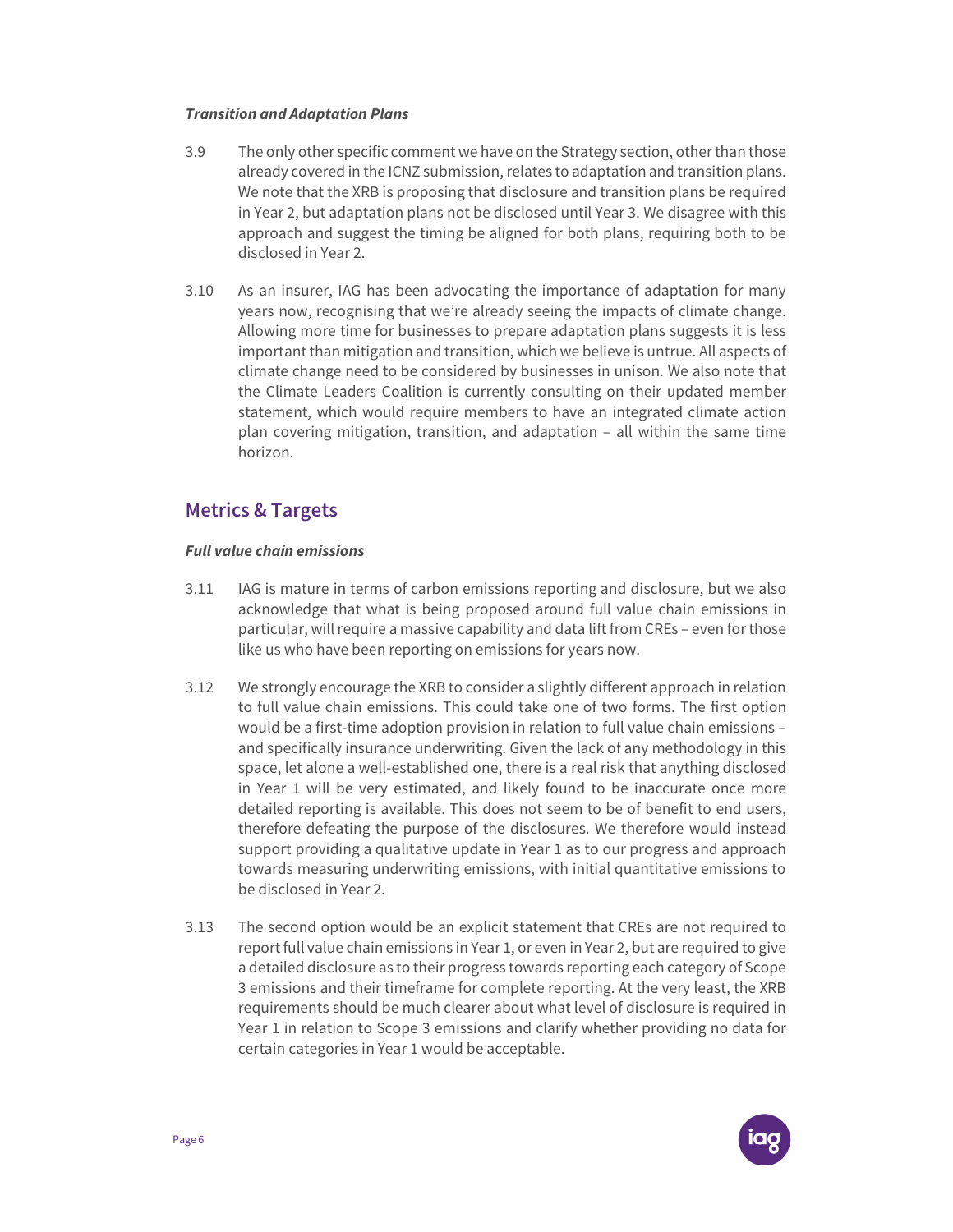3.14 The XRB should rest assured that CREs will not be resting on their laurels in regard to full value chain emissions reporting. IAG is already developing a net zero roadmap for full value chain emissions. The request for extra time is simply around ensuring disclosures are of high quality and are of as much use for end users as possible.

#### Mandatory nature of metrics

3.15 Clarity is requested around the mandatory nature of the cross-industry metrics listed in paragraph 4. The wording says that we must disclose metrics 'consistent with the climate-related metric categories listed', but it isn't absolutely clear that the categories listed are prescriptive (i.e., that we need a metric relating to each category). An argument could be made that a disclosure could cover some but not all of these categories, and still adequately address how a CRE is managing their climate-related risks through metrics, especially if they focused on the metric categories they considered to be most material to their business.

#### GHG Emissions Report

3.16 In terms of the requirement for a standalone GHG emissions report, in addition to the disclosure, our reading of the draft requirements is that where the contents required by this document are already covered in content we already have elsewhere – for example IAG's Data Summary – we would simply link to that, rather than create a brand new document solely for the purpose of this disclosure. If this assumption is incorrect, greater clarity should be provided.

#### Assurance

3.17 In relation to assurance, IAG NZ currently has our emissions assured as part of a group-wide assurance engagement with KPMG Australia. Our expectation is that such an assurance arrangement for a New Zealand entity is sufficient to meet the XRB requirements. However, if something additional and specific is to be required, this should be made clear in the final requirements.

#### Materiality & Guidance

3.18 Materiality is a key aspect of this disclosure regime, and we have some concerns about the current requirements and guidance around materiality. Given the attention that end users and regulators will be paying to these disclosures, we want to ensure that we get everything right – especially in regards to what we choose to disclose, and what not to.